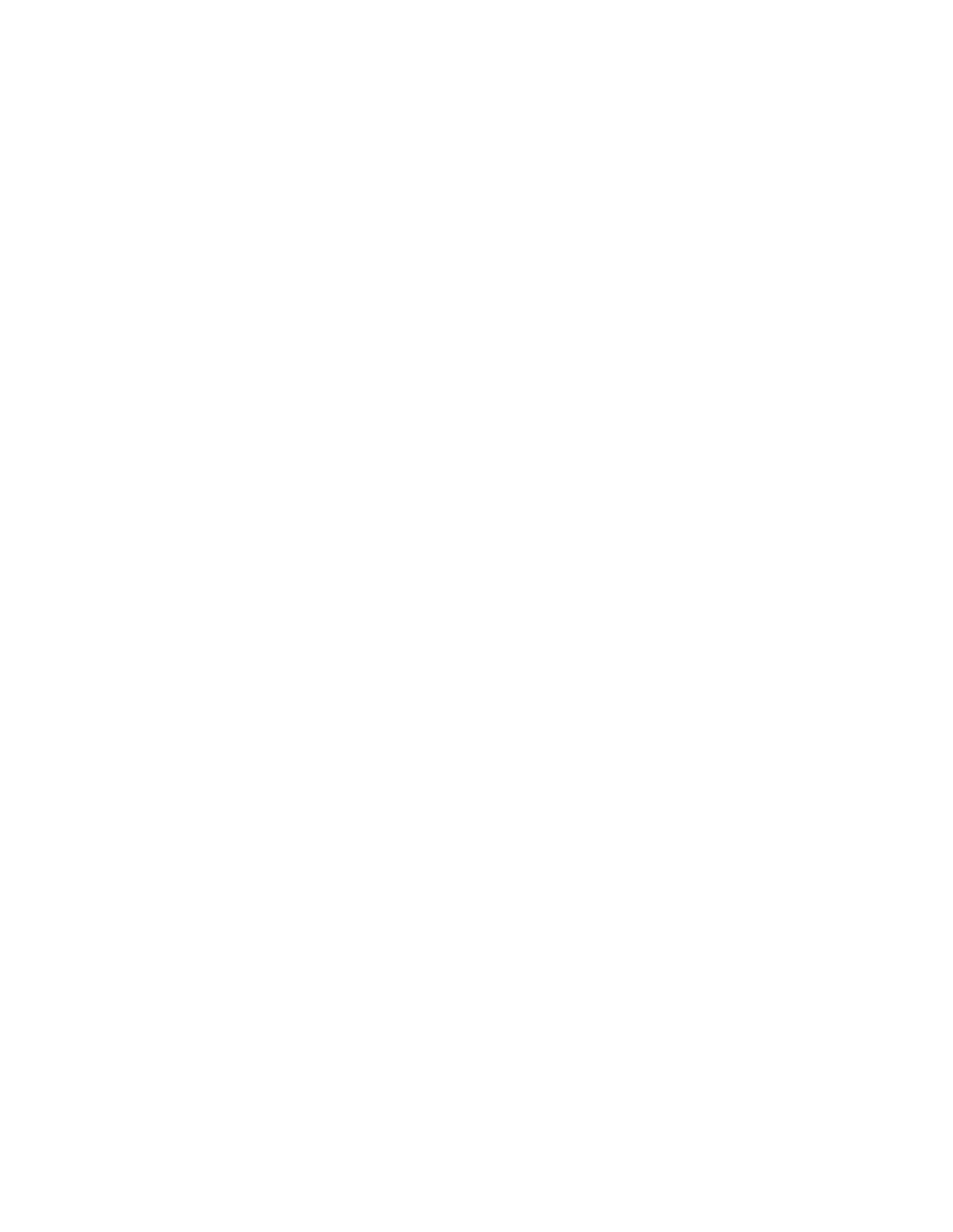

# **GENERAL INSTRUCTIONS**

- Type or print clearly all information in black or blue pen. **Please do not use pencil.**
- All treasurers are urged to use the instructions provided on this form in conjunction with Connecticut's Campaign Finance Laws (Chapter 155 of the Connecticut General Statutes). Treasurers should not rely solely on information provided in the instructions of this form in attempting to interpret any provisions of the Campaign Finance Laws. All such questions should be directed to the State Elections Enforcement Commission at (860) 256-2940 or (866)-SEEC-INFO (Toll Free in Connecticut). Instructions provided here are only to give guidance and assistance.

## **WHO MAY USE THIS FORM**

• The treasurer of any candidate committee, exploratory committee or political committee formed for a single election, primary or referendum, provided that the committee has **NOT** received contributions or other funds, or made or incurred expenditures in excess of \$1,000 from the inception of the committee through the close of the reporting period covered by this statement.

*\*Please Note:* This form may **NOT** be used by a terminating exploratory committee formed that is distributing its surplus to its registered candidate committee. For this filing you must use either SEEC Form 20 (municipal candidates), or SEEC Form 30 (Statewide Office and General Assembly candidates).

• The treasurer of any town committee or political committee formed for ongoing political activities, provided that the committee has not received contributions or other funds, or made or incurred expenditures in excess of \$1,000 from January 1st of the current calendar year through the close of the reporting period covered by this statement.

*\*Please Note:* This form may **NOT** be used by a town committee or political committee formed for ongoing political activities for the statement due January 10 and the 7th day preceding the election. For these filing dates, you must use SEEC Form 20.

• The treasurer of a state central committee may **never** use this form.

# **WHERE TO FILE THIS FORM**

**With the State Elections Enforcement Commission ONLY (**State Elections Enforcement Commission, Campaign Finance Disclosure Unit-3rd Floor, 20 Trinity St., Hartford, CT 06106**):** 

- Candidate Committees for Probate Judge
- Political Committees which support or oppose candidates for Governor, Lieutenant Governor, Secretary of the State, State Treasurer, Comptroller, Attorney General, Judge of Probate, State Senator, and State Representative, or support or oppose a state constitutional amendment, or for any combination of these purposes.
- State Central Committees
- Exploratory Committees and Candidate Committees formed for the offices of Governor, Lieutenant Governor, Secretary of the State, State Treasurer, Comptroller, Attorney General, State Senator, and State Representative

## **With the State Elections Enforcement Commission AND a Town Clerk:**

- Political Committees of a slate of candidates competing in a primary for the office of Justice of the Peace
- Town Committees (Original filed with State Elections Enforcement Commission. Copy of the statement with Town Clerk)

## **With a Town Clerk ONLY:**

- Candidate Committees for election to a municipal office (Mayor, Councilman, Registrar of Voters, etc.) or for nomination in a primary for the position of a Town Committee member
- Exploratory Committees which established by a candidate solely considering municipal offices
- Political Committees formed for a single election or primary to support a slate of municipal candidates or a slate of candidates for town committee in a primary
- Political Committees formed solely to support or oppose a referendum question to be voted upon only by the electors of a single municipality. If the referendum question is to be voted on in two or more municipalities, this form must be filed with the Town Clerk in each of the municipalities involved. (e.g. regional school district)
- Political Committees organized for ongoing political activities independent of any single election or referendum, which make contributions, expenditures, or intend to make contributions or expenditures solely for municipal candidates or referenda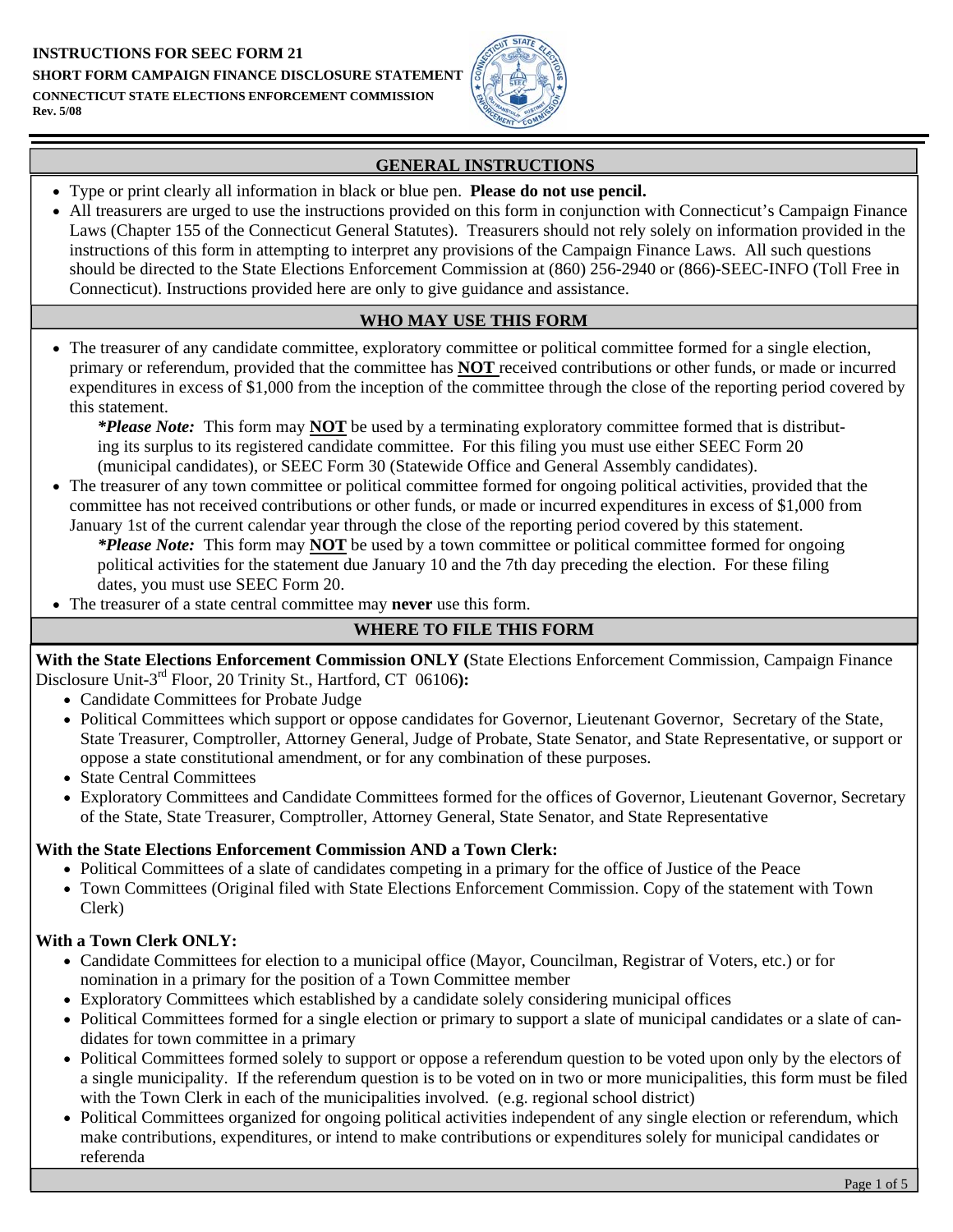**INSTRUCTIONS FOR SEEC FORM 21 SHORT FORM CAMPAIGN FINANCE DISCLOSURE STATEMENT CONNECTICUT STATE ELECTIONS ENFORCEMENT COMMISSION Rev. 5/08** 



#### **WHEN TO FILE**

Standard Statements (*April 10, 2008, July 10, 2008, October 10, 2008, January 10, 2009; 7th Day Preceding Primary, 30 Days Following Primary (losing candidates' only); 7th day Preceding Election 7th day Preceding Election)* must be filed with the State Elections Enforcement Commission or the Town Clerk by (a) submitting a hard copy at the SEEC offices or Town Clerk offices by 4:30 p.m., (b) where fillings are filed with the State Elections Enforcement Commission **ONLY,** by filing on the SEEC's e-CRIS electronic filing system by midnight of the required filing day or (c) by mailing it so that it bears a postmark before midnight of the required filing day. If the due date falls on a Saturday, Sunday, or legal holiday, it is due on the next business day.

Nonstandard statements (*45 days following election not held in November; 45 days following referendum; Supplemental*  **Statements: and** *Termination Report*) have a variety of filing rules that are fully addressed in the Instructions applicable to Section 8 entitled "Type of Report."

## **LATE FILING PENALTY**

A late filing penalty of \$100 is charged for statements filed late **for any reason**. The fee is the personal liability of the treasurer and cannot be paid from committee funds. In addition, if a late statement is not filed within 21 days after notification of a missed filing date, the treasurer is liable for a minimum penalty of \$200, and may be liable for a fine of not more than \$2,000 or imprisonment for not more than one year or both.

*(see Section 9-623(b)(4), General Statutes)* 

## **RECORD KEEPING**

Records must be maintained for four years from the date of the statement. See Section 9-607(f), General Statutes, for record keeping requirements. The Treasurer should also maintain copies of all statements filed and must provide a copy of each to the chairperson or candidate, as applicable.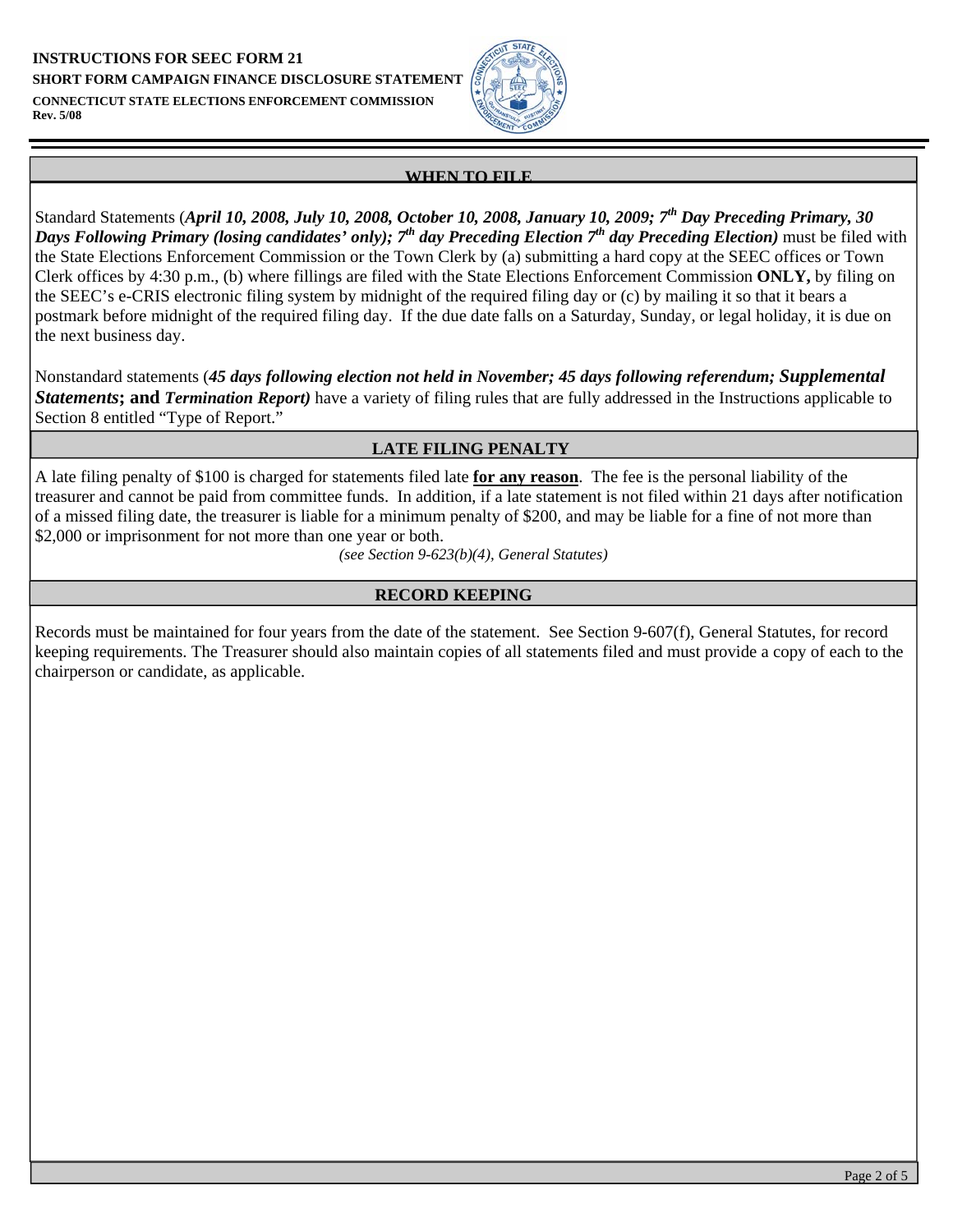#### **INSTRUCTIONS FOR SEEC FORM 21 SHORT FORM CAMPAIGN FINANCE DISCLOSURE STATEMENT CONNECTICUT STATE ELECTIONS ENFORCEMENT COMMISSION Rev. 5/08**



## **COMPLETING THE FORM**

- 1. Name of Committee: Provide full name of committee.
- 2. Treasurer Name: Provide the full name of the treasurer; title, first name, middle initial, last name and suffix, if any. This should be the same person who is the appointed Treasurer and properly registered with the appropriate filing repository.
- 3. Treasurer Street Address: Provide the full and complete residential address of the treasurer.
- 4. Election/Referendum Date: Candidate Committees, Exploratory Committees, and Political Committees organized for a single primary, election, or referendum must provide the date of the primary, election or referendum for which they were organized.
- 5. Office Sought: This section is to be completed by Candidate Committees ONLY. List the name of the public office or position being sought by the candidate.
- 6. District Number: Provide the district number, if applicable, for the public office or position being sought by the candidate (e.g. probate, council/aldermanic, etc.).
- 7. Candidate Name: This section is to be completed by Candidate and Exploratory Committees ONLY. Provide the full name of the candidate.
- 8. Type of Report: Check the appropriate box to indicate what type of report is being filed. If the type of report being filed is an amendment, enter the initial type of report being amended (i.e. January 10 filing, Termination, etc.) together with the date the *original* report was filed.

## **Instructions for Standard Reports**

 (*April 10, 2008, July 10, 2008, October 10, 2008, January 10, 2009; 7th Day Preceding Primary, 30 Days Following Primary (losing candidates' only); 7<sup>th</sup> day Preceding Election 7<sup>th</sup> day Preceding Election*)**.** 

For a full explanation of the filing due dates and periods covered for these standard filings, please see the Campaign Finance Calendar for Candidate Committees and Exploratory Committees Organized for the 2008 or 2010 Election Cycle published on the SEEC's website at: http://www.ct.gov/seec/lib/seec/candidate\_political\_committees\_nov. 4,\_2008.pdf or http://www.ct.gov/seec/lib/seec/2010\_candidate\_exploratory\_committees.pdf or Candidate Committees, Exploratory Committees and Durational PAC's Organized for the 2009 Election Cycle Cycle published on the SEEC's website at: http://www.ct.gov/seec/lib/seec/november\_2009\_candidate\_committee.pdf

#### **Special Instructions for Nonstandard Reports**

#### *1. 45 days following election not held in November*

This type of report is required to be filed by any candidate in an election not held in November by no later than the  $45<sup>th</sup>$ day following the day of the election. The committee of a candidate that has eliminated all deficit and distributed all surplus at any time following the election up to this deadline may file a **termination report** (see below) in lieu of this report. The statement is required to cover a period beginning with the first day not included in the last filed disclosure statement and shall be complete as of 7 days immediately preceding the required filing day.

It must be filed with the State Elections Enforcement Commission or the Town Clerk by (a) submitting a hard copy at the SEEC offices or Town Clerk (depending on who is the filing repository) offices by 4:30 p.m., (b) where fillings are filed with the State Elections Enforcement Commission **ONLY,** by filing on the SEEC's e-CRIS electronic filing system by midnight of the required filing day or (c) by mailing it so that it bears a postmark before midnight of the required filing day. If the due date falls on a Saturday, Sunday, or legal holiday, it is due on the next business day.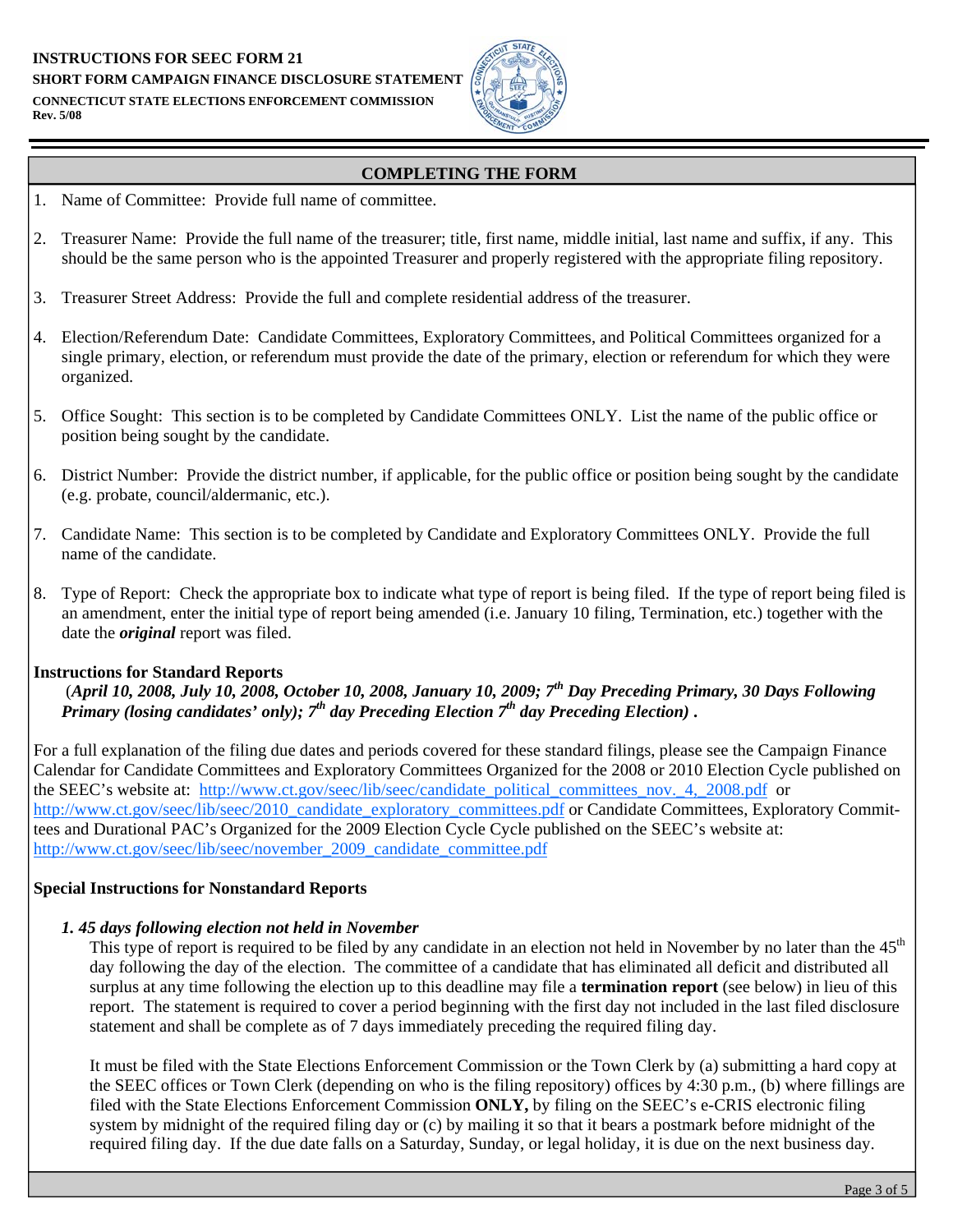**INSTRUCTIONS FOR SEEC FORM 21 SHORT FORM CAMPAIGN FINANCE DISCLOSURE STATEMENT CONNECTICUT STATE ELECTIONS ENFORCEMENT COMMISSION Rev. 5/08** 



#### **COMPLETING THE FORM** *(continued)*

#### *2. 45 days following referendum*

This type of report is required to be filed by any committee formed for the referendum by no later than the  $45<sup>th</sup>$  day following the day of the referendum. The committee that has eliminated all deficit and distributed all surplus at any time following the referendum up to this deadline may file a **termination report** (see below) in lieu of this report. The statement is required to cover a period beginning with the first day not included in the last filed disclosure statement and shall be complete as of 7 days immediately preceding the required filing day.

It must be filed with the Town Clerk by (a) submitting a hard copy at the Town Clerk offices by 4:30 p.m., (b) by mailing it so that it bears a postmark before midnight of the required filing day. If the due date falls on a Saturday, Sunday, or legal holiday, it is due on the next business day.

#### *3. Supplemental Statements*

After any campaign treasurer files an Initial Itemized Statement which discloses that the other candidate has received contributions, loans, or other funds which result in the committee's aggregate receipts exceeding 90% of the participating candidate's applicable expenditure limit for that race OR the other candidate makes or obligates to make an expenditure which results in the committee's aggregate expenditures exceeding 90% of the participating candidate's applicable expenditure limit, *all treasurers of all candidates in that race, regardless of the committee's own level of receipts or expenditures,* must file either bi-weekly or weekly Thursday Supplemental Statements with the Commission. In section 8 of the SEEC Form 21 the campaign treasurer should check the box for "Supplemental Statement" and check the corresponding box for "Election" or "Primary," whichever is applicable.

Each weekly or bi-weekly supplemental statement must include all financial activity of the candidate committee beginning the first day not included in the last filed disclosure statement and ending as of midnight on the Wednesday preceding the Thursday deadline.

When the Commission receives an initial supplemental statement triggering weekly or bi-weekly supplemental reports, the Commission will provide notice to all candidates participating in that race. Races in which supplemental reporting is required will be posted on the Commission's website. *For the applicable trigger amounts, please refer to the Appendix of the SEEC's Guide entitled "A Guide For 2008 General Assembly Candidates Participating in the Citizens' Election Program" published on the SEEC's website at http://www.ct.gov/seec/lib/seec/participating\_cep\_guide.pdf .* 

The weekly or bi-weekly Thursday supplemental statements must be *filed with and received by* the Commission no later than 4:30 p.m. on each Thursday such statement is required. The Supplemental Statement must be filed with the State Elections Enforcement Commission by (a) submitting a hard copy at the SEEC offices by 4:30 p.m., (b) by filing on the SEEC's e-CRIS electronic filing system by 4:30 p.m. on the required filing day or (c) by facsimile transmission at fax number 860.256.2984 or by email at SEEC.eCris.Info@ct.gov by 4:30 p.m. on the required filing deadline day. Only such dedicated fax or email addresses may be used if fax or email is the method of filing, provided that an original signed statement must be mailed to the SEEC immediately following the fax or email transmission on the first business day that the Post Office is open. Because time is of the essence, the e-CRIS midnight rule does not apply; nor does the rule that a postal endorsement of before midnight of the required filing day apply. The next business day rule also does not apply if the filing deadline falls on a legal holiday.

*\*Please Note:* When a candidate committee is filing weekly or bi-weekly reports, the requirement for filing standard reports (i.e. July 10 or October 10 quarterly reports) is fully satisfied if the one or more supplemental statement(s) filed with the SEEC fully covers the standard reporting period and an additional SEEC 30 for the July 10 or October 10 filing periods are not required.